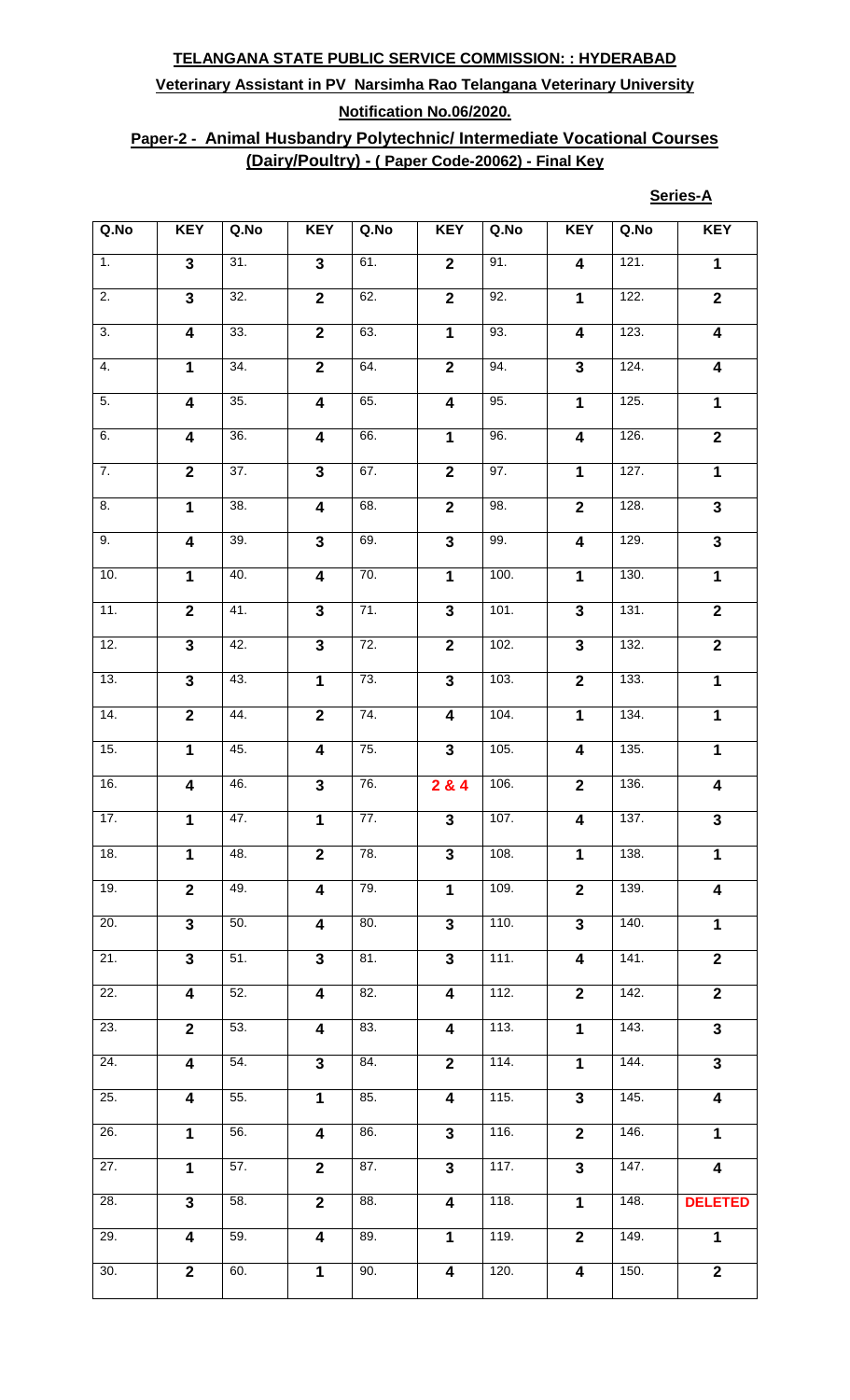# **Veterinary Assistant in PV Narsimha Rao Telangana Veterinary University Notification No.06/2020.**

## **Paper-2 - Animal Husbandry Polytechnic/ Intermediate Vocational Courses (Dairy/Poultry) - ( Paper Code-20062) - Final Key**

#### **Series-B**

| Q.No              | <b>KEY</b>              | Q.No              | <b>KEY</b>              | Q.No              | <b>KEY</b>              | Q.No               | <b>KEY</b>              | Q.No | <b>KEY</b>              |
|-------------------|-------------------------|-------------------|-------------------------|-------------------|-------------------------|--------------------|-------------------------|------|-------------------------|
| 1.                | $\overline{3}$          | $\overline{31}$ . | $\overline{2}$          | 61.               | $\overline{3}$          | 91.                | $\overline{2}$          | 121. | $\overline{\mathbf{3}}$ |
| $\overline{2}$ .  | $\overline{\mathbf{4}}$ | 32.               | $\overline{\mathbf{3}}$ | 62.               | $\overline{\mathbf{4}}$ | 92.                | $\overline{2}$          | 122. | $\overline{\mathbf{4}}$ |
| $\overline{3}$ .  | $\overline{2}$          | $\overline{33}$ . | $\overline{\mathbf{3}}$ | 63.               | $\overline{4}$          | 93.                | $\overline{1}$          | 123. | $\overline{\mathbf{4}}$ |
| 4.                | $\overline{\mathbf{4}}$ | $\overline{34}$ . | $\overline{2}$          | 64.               | $\overline{2}$          | $\overline{94}$ .  | $\mathbf{1}$            | 124. | $\overline{\mathbf{3}}$ |
| $\overline{5}$ .  | $\overline{\mathbf{4}}$ | 35.               | $\overline{1}$          | 65.               | $\overline{4}$          | 95.                | $\mathbf 1$             | 125. | $\overline{1}$          |
| 6.                | $\overline{1}$          | 36.               | $\overline{4}$          | 66.               | $\overline{3}$          | 96.                | $\overline{\mathbf{4}}$ | 126. | $\boldsymbol{4}$        |
| $\overline{7}$ .  | $\overline{1}$          | $\overline{37}$ . | $\overline{1}$          | 67.               | $\overline{\mathbf{3}}$ | 97.                | $\overline{\mathbf{3}}$ | 127. | $\overline{\mathbf{2}}$ |
| 8.                | $\overline{\mathbf{3}}$ | $\overline{38}$ . | $\mathbf{1}$            | 68.               | $\overline{\mathbf{4}}$ | 98.                | $\mathbf{1}$            | 128. | $\overline{2}$          |
| 9.                | $\overline{4}$          | 39.               | $\overline{2}$          | 69.               | $\overline{1}$          | 99.                | $\overline{4}$          | 129. | $\overline{4}$          |
| 10.               | $\overline{2}$          | $\overline{40}$ . | $\overline{\mathbf{3}}$ | 70.               | $\overline{4}$          | 100.               | $\overline{1}$          | 130. | $\overline{1}$          |
| $\overline{11}$ . | $\overline{3}$          | 41.               | $\overline{4}$          | 71.               | $\overline{3}$          | 101.               | $\overline{1}$          | 131. | $\overline{\mathbf{3}}$ |
| 12.               | $\overline{2}$          | 42.               | $\mathbf{1}$            | 72.               | $\overline{2}$          | 102.               | $\overline{2}$          | 132. | $\overline{\mathbf{3}}$ |
| 13.               | $\overline{\mathbf{3}}$ | 43.               | 4                       | 73.               | $\overline{2}$          | 103.               | $\overline{\mathbf{4}}$ | 133. | $\mathbf 1$             |
| 14.               | $\overline{\mathbf{4}}$ | 44.               | $\overline{\mathbf{3}}$ | 74.               | $\overline{2}$          | 104.               | $\overline{\mathbf{4}}$ | 134. | $\mathbf{2}$            |
| 15.               | $\overline{3}$          | 45.               | $\overline{1}$          | 75.               | $\overline{4}$          | 105.               | $\mathbf 1$             | 135. | 4                       |
| 16.               | 284                     | 46.               | 4                       | 76.               | $\boldsymbol{4}$        | 106.               | $\mathbf 2$             | 136. | $\mathbf{3}$            |
| 17.               | $\overline{3}$          | $\overline{47}$ . | $\overline{1}$          | 77.               | $\overline{3}$          | 107.               | $\mathbf{1}$            | 137. | $\mathbf 1$             |
| 18.               | $\overline{3}$          | 48.               | $\overline{2}$          | 78.               | $\overline{\mathbf{4}}$ | 108.               | $\overline{\mathbf{3}}$ | 138. | $\overline{\mathbf{2}}$ |
| 19.               | $\overline{1}$          | 49.               | $\overline{\mathbf{4}}$ | 79.               | $\overline{\mathbf{3}}$ | 109.               | $\overline{\mathbf{3}}$ | 139. | $\overline{\mathbf{4}}$ |
| 20.               | $\overline{\mathbf{3}}$ | 50.               | $\overline{1}$          | 80.               | $\overline{4}$          | 110.               | $\mathbf 1$             | 140. | $\overline{\mathbf{4}}$ |
| 21.               | $\overline{3}$          | $\overline{51}$ . | $\overline{\mathbf{3}}$ | $\overline{81}$ . | $\overline{\mathbf{2}}$ | $\overline{111}$ . | $\overline{2}$          | 141. | $\overline{\mathbf{4}}$ |
| 22.               | $\overline{\mathbf{3}}$ | 52.               | $\overline{\mathbf{3}}$ | 82.               | $\overline{2}$          | 112.               | $\overline{2}$          | 142. | $\mathbf{2}$            |
| 23.               | $\overline{2}$          | 53.               | $\overline{\mathbf{4}}$ | 83.               | $\overline{3}$          | 113.               | $\overline{1}$          | 143. | $\mathbf{1}$            |
| $\overline{24}$ . | $\overline{1}$          | 54.               | $\overline{1}$          | 84.               | $\overline{\mathbf{3}}$ | 114.               | $\overline{2}$          | 144. | $\overline{1}$          |
| 25.               | $\overline{\mathbf{4}}$ | 55.               | $\overline{\mathbf{4}}$ | 85.               | $\overline{4}$          | 115.               | $\overline{\mathbf{4}}$ | 145. | $\overline{\mathbf{3}}$ |
| 26.               | $\overline{2}$          | 56.               | $\overline{4}$          | 86.               | 1                       | 116.               | $\mathbf{1}$            | 146. | $\overline{2}$          |
| 27.               | $\overline{\mathbf{4}}$ | 57.               | $\overline{2}$          | 87.               | $\overline{4}$          | 117.               | $\overline{2}$          | 147. | $\overline{3}$          |
| 28.               | $\mathbf{1}$            | 58.               | $\mathbf{1}$            | 88.               | <b>DELETED</b>          | 118.               | $\overline{\mathbf{2}}$ | 148. | $\mathbf 1$             |
| 29.               | $\overline{2}$          | 59.               | $\overline{\mathbf{4}}$ | 89.               | $\mathbf{1}$            | 119.               | $\overline{\mathbf{3}}$ | 149. | $\overline{2}$          |
| 30.               | $\overline{\mathbf{3}}$ | 60.               | $\overline{1}$          | 90.               | $\overline{2}$          | 120.               | $\overline{1}$          | 150. | $\overline{\mathbf{4}}$ |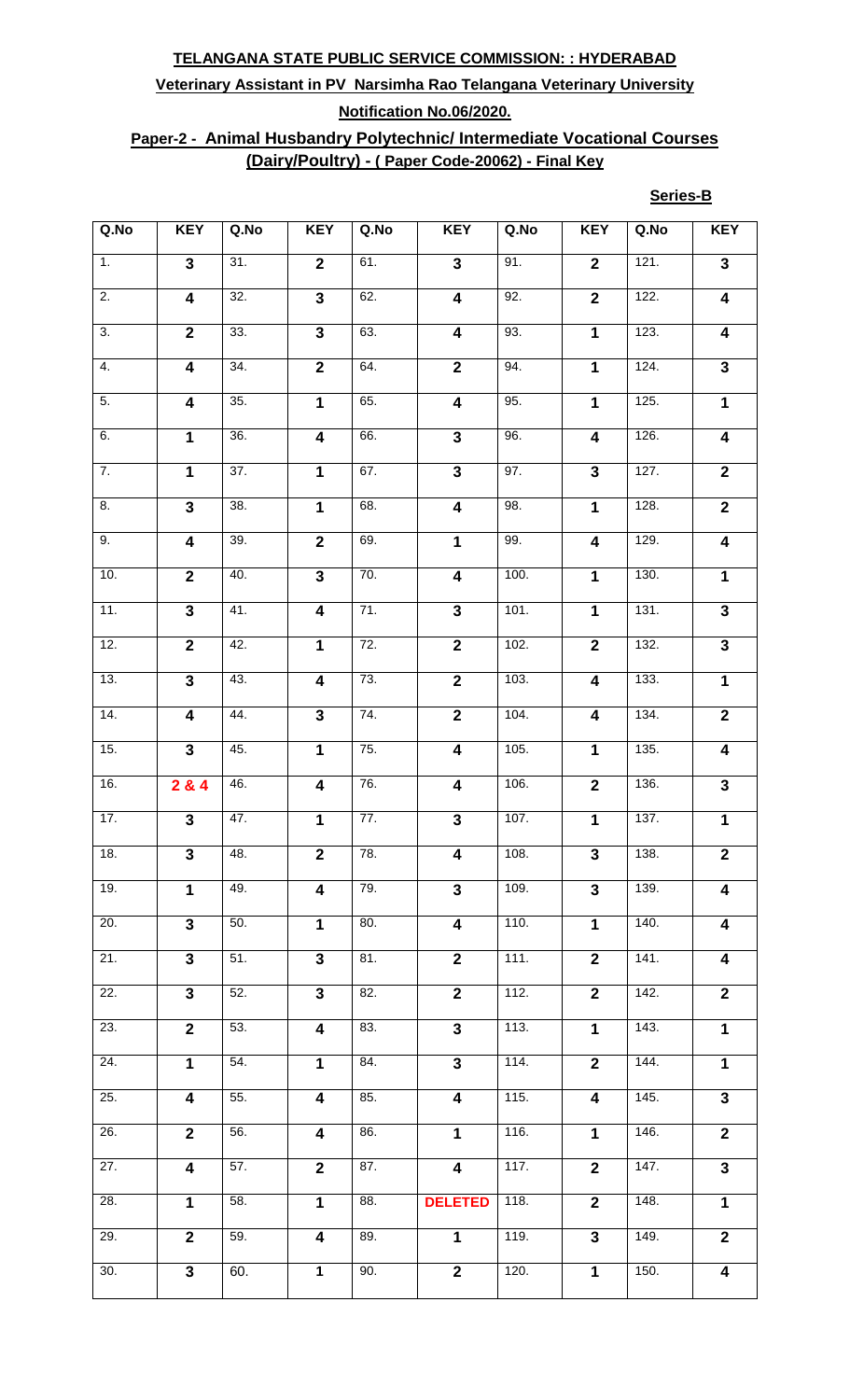# **Veterinary Assistant in PV Narsimha Rao Telangana Veterinary University Notification No.06/2020.**

## **Paper-2 - Animal Husbandry Polytechnic/ Intermediate Vocational Courses (Dairy/Poultry) - ( Paper Code-20062) - Final Key**

#### **Series-C**

| Q.No              | <b>KEY</b>              | Q.No              | <b>KEY</b>              | Q.No              | <b>KEY</b>              | Q.No               | <b>KEY</b>              | Q.No               | <b>KEY</b>              |
|-------------------|-------------------------|-------------------|-------------------------|-------------------|-------------------------|--------------------|-------------------------|--------------------|-------------------------|
| $\overline{1}$ .  | $\overline{3}$          | 31.               | $\overline{2}$          | 61.               | $\overline{\mathbf{4}}$ | 91.                | $\overline{3}$          | 121.               | $\overline{\mathbf{3}}$ |
| $\overline{2}$ .  | $\overline{\mathbf{4}}$ | 32.               | $\overline{2}$          | 62.               | $\mathbf{2}$            | 92.                | $\overline{\mathbf{3}}$ | 122.               | $\overline{2}$          |
| $\overline{3}$ .  | $\overline{4}$          | 33.               | $\overline{1}$          | 63.               | $\overline{1}$          | 93.                | $\overline{1}$          | 123.               | $\overline{2}$          |
| 4.                | $\overline{\mathbf{3}}$ | 34.               | $\overline{2}$          | 64.               | $\mathbf{1}$            | 94.                | $\overline{2}$          | 124.               | $\overline{2}$          |
| 5.                | $\overline{1}$          | 35.               | $\overline{\mathbf{4}}$ | 65.               | $\overline{\mathbf{3}}$ | 95.                | $\overline{\mathbf{4}}$ | 125.               | $\overline{4}$          |
| 6.                | $\overline{4}$          | 36.               | $\overline{1}$          | 66.               | $\overline{2}$          | 96.                | $\overline{\mathbf{3}}$ | 126.               | $\overline{\mathbf{4}}$ |
| $\overline{7}$ .  | $\overline{2}$          | 37.               | $\overline{2}$          | 67.               | $\overline{3}$          | 97.                | $\overline{1}$          | 127.               | $\overline{\mathbf{3}}$ |
| $\overline{8}$ .  | $\overline{2}$          | 38.               | $\overline{2}$          | 68.               | $\overline{1}$          | 98.                | $\overline{2}$          | 128.               | $\overline{\mathbf{4}}$ |
| 9.                | $\overline{4}$          | 39.               | $\overline{3}$          | 69.               | $\overline{2}$          | 99.                | $\overline{4}$          | 129.               | $\overline{\mathbf{3}}$ |
| 10.               | $\overline{1}$          | $\overline{40}$ . | $\overline{1}$          | 70.               | $\overline{4}$          | 100.               | $\overline{\mathbf{4}}$ | 130.               | $\overline{\mathbf{4}}$ |
| 11.               | $\overline{3}$          | 41.               | $\overline{\mathbf{3}}$ | 71.               | $\overline{4}$          | 101.               | $\overline{3}$          | 131.               | $\mathbf 1$             |
| 12.               | $\overline{\mathbf{4}}$ | 42.               | $\overline{3}$          | 72.               | $\mathbf 1$             | 102.               | $\overline{\mathbf{4}}$ | 132.               | $\overline{2}$          |
| 13.               | $\overline{\mathbf{4}}$ | 43.               | $\overline{\mathbf{4}}$ | 73.               | $\overline{\mathbf{4}}$ | 103.               | $\overline{2}$          | 133.               | $\overline{\mathbf{4}}$ |
| 14.               | $\overline{2}$          | 44.               | $\mathbf{1}$            | 74.               | $\overline{3}$          | 104.               | $\overline{\mathbf{4}}$ | 134.               | $\boldsymbol{4}$        |
| $\overline{15}$ . | $\overline{4}$          | 45.               | $\overline{\mathbf{4}}$ | $\overline{75}$ . | $\mathbf 1$             | 105.               | 4                       | 135.               | $\overline{1}$          |
| 16.               | $\mathbf{3}$            | 46.               | 4                       | 76.               | $\overline{\mathbf{4}}$ | $\overline{106}$ . | $\mathbf 1$             | 136.               | $\mathbf{2}$            |
| $\overline{17}$ . | $\overline{\mathbf{3}}$ | 47.               | $\overline{2}$          | 77.               | $\mathbf{1}$            | 107.               | $\mathbf{1}$            | 137.               | $\mathbf 1$             |
| 18.               | $\overline{\mathbf{4}}$ | 48.               | $\mathbf{1}$            | 78.               | $\overline{2}$          | 108.               | $\overline{\mathbf{3}}$ | 138.               | $\overline{3}$          |
| 19.               | $\mathbf{1}$            | 49.               | $\overline{\mathbf{4}}$ | 79.               | $\overline{\mathbf{4}}$ | 109.               | $\overline{\mathbf{4}}$ | 139.               | $\mathbf{3}$            |
| 20.               | $\overline{4}$          | 50.               | $\overline{1}$          | 80.               | $\overline{1}$          | 110.               | $\overline{2}$          | 140.               | $\overline{1}$          |
| 21.               | $\overline{3}$          | 51.               | $\overline{2}$          | 81.               | $\overline{2}$          | 111.               | $\overline{2}$          | 141.               | $\overline{3}$          |
| 22.               | $\overline{\mathbf{2}}$ | 52.               | $\overline{2}$          | 82.               | $\mathbf{3}$            | 112.               | $\overline{2}$          | 142.               | $\mathbf{3}$            |
| 23.               | $\overline{3}$          | 53.               | $\overline{1}$          | 83.               | $\overline{3}$          | 113.               | $\overline{3}$          | 143.               | $\overline{2}$          |
| 24.               | $\overline{4}$          | 54.               | $\overline{1}$          | 84.               | $\overline{2}$          | 114.               | $\overline{3}$          | 144.               | $\overline{1}$          |
| $\overline{25}$ . | $\overline{\mathbf{3}}$ | 55.               | $\overline{1}$          | 85.               | $\overline{1}$          | 115.               | $\overline{\mathbf{4}}$ | 145.               | $\overline{\mathbf{4}}$ |
| 26.               | 284                     | 56.               | $\overline{\mathbf{4}}$ | 86.               | $\overline{\mathbf{4}}$ | 116.               | $\mathbf{1}$            | 146.               | $\overline{2}$          |
| $\overline{27}$ . | $\overline{\mathbf{3}}$ | 57.               | $\mathbf{3}$            | 87.               | $\mathbf{1}$            | 117.               | $\boldsymbol{4}$        | 147.               | $\overline{\mathbf{4}}$ |
| 28.               | $\overline{\mathbf{3}}$ | 58.               | $\mathbf{1}$            | 88.               | $\mathbf{1}$            | 118.               | <b>DELETED</b>          | $\overline{148}$ . | $\mathbf{1}$            |
| 29.               | $\mathbf{1}$            | 59.               | $\overline{\mathbf{4}}$ | 89.               | $\overline{2}$          | 119.               | $\mathbf{1}$            | 149.               | $\overline{2}$          |
| 30.               | $\overline{3}$          | 60.               | $\overline{1}$          | 90.               | $\overline{3}$          | 120.               | $\overline{2}$          | 150.               | $\overline{3}$          |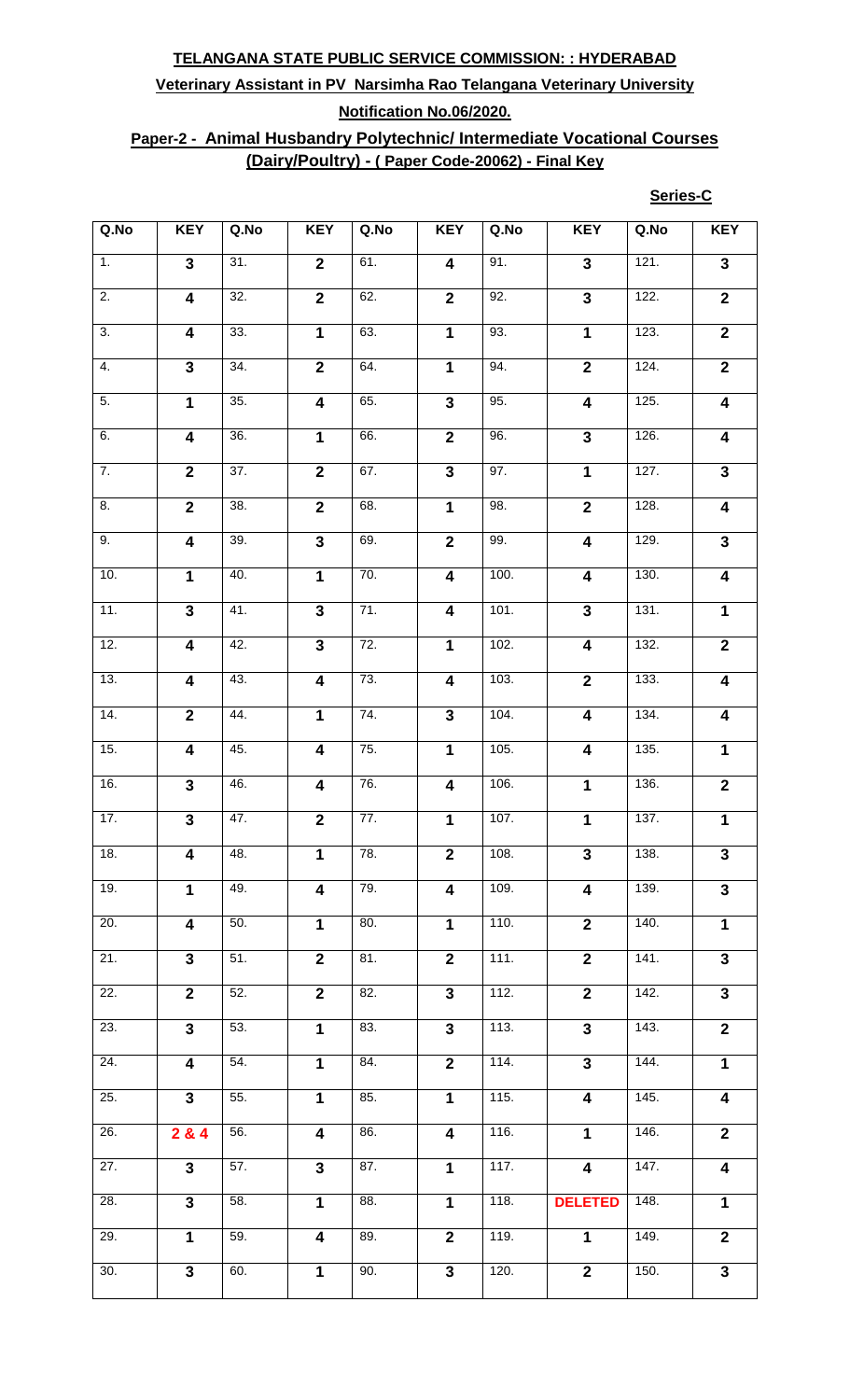# **Veterinary Assistant in PV Narsimha Rao Telangana Veterinary University Notification No.06/2020.**

## **Paper-2 - Animal Husbandry Polytechnic/ Intermediate Vocational Courses (Dairy/Poultry) - ( Paper Code-20062) - Final Key**

#### **Series-D**

| Q.No              | <b>KEY</b>              | Q.No              | <b>KEY</b>              | Q.No              | <b>KEY</b>              | Q.No | <b>KEY</b>              | Q.No               | <b>KEY</b>              |
|-------------------|-------------------------|-------------------|-------------------------|-------------------|-------------------------|------|-------------------------|--------------------|-------------------------|
| $\overline{1}$ .  | $\overline{\mathbf{4}}$ | 31.               | $\overline{1}$          | 61.               | $\overline{\mathbf{3}}$ | 91.  | $\overline{\mathbf{3}}$ | 121.               | $\overline{\mathbf{4}}$ |
| $\overline{2}$ .  | $\overline{\mathbf{2}}$ | 32.               | $\overline{2}$          | 62.               | $\overline{\mathbf{3}}$ | 92.  | $\overline{\mathbf{4}}$ | 122.               | $\mathbf 1$             |
| $\overline{3}$ .  | $\overline{1}$          | 33.               | $\overline{4}$          | 63.               | $\overline{1}$          | 93.  | $\overline{2}$          | 123.               | $\overline{4}$          |
| 4.                | $\mathbf{1}$            | 34.               | $\overline{\mathbf{4}}$ | 64.               | $\overline{2}$          | 94.  | $\overline{\mathbf{4}}$ | 124.               | $\overline{\mathbf{3}}$ |
| 5.                | $\overline{\mathbf{3}}$ | 35.               | $\overline{1}$          | 65.               | $\overline{\mathbf{4}}$ | 95.  | $\overline{\mathbf{4}}$ | 125.               | $\overline{1}$          |
| 6.                | $\overline{2}$          | 36.               | $\overline{2}$          | 66.               | $\overline{3}$          | 96.  | $\overline{1}$          | 126.               | $\overline{4}$          |
| $\overline{7}$ .  | $\overline{\mathbf{3}}$ | $\overline{37}$ . | $\overline{1}$          | 67.               | $\mathbf{1}$            | 97.  | $\mathbf 1$             | 127.               | $\mathbf 1$             |
| $\overline{8}$ .  | $\overline{1}$          | 38.               | $\overline{\mathbf{3}}$ | 68.               | $\overline{2}$          | 98.  | $\overline{\mathbf{3}}$ | 128.               | $\overline{2}$          |
| 9.                | $\overline{2}$          | 39.               | $\overline{\mathbf{3}}$ | 69.               | $\overline{4}$          | 99.  | $\overline{\mathbf{4}}$ | 129.               | 4                       |
| 10.               | $\overline{4}$          | 40.               | $\overline{1}$          | 70.               | $\overline{4}$          | 100. | $\overline{2}$          | 130.               | $\overline{1}$          |
| 11.               | $\overline{2}$          | $\overline{41}$ . | $\overline{\mathbf{3}}$ | 71.               | $\overline{2}$          | 101. | $\overline{2}$          | 131.               | $\overline{\mathbf{3}}$ |
| 12.               | $\overline{\mathbf{2}}$ | 42.               | $\overline{\mathbf{3}}$ | 72.               | $\overline{\mathbf{2}}$ | 102. | $\overline{2}$          | 132.               | $\overline{2}$          |
| 13.               | $\overline{\mathbf{3}}$ | 43.               | $\overline{2}$          | 73.               | $\overline{1}$          | 103. | $\overline{1}$          | 133.               | $\overline{\mathbf{3}}$ |
| 14.               | $\overline{\mathbf{3}}$ | 44.               | $\overline{1}$          | 74.               | $\mathbf{2}$            | 104. | $\overline{1}$          | 134.               | $\overline{4}$          |
| 15.               | $\overline{4}$          | 45.               | $\overline{\mathbf{4}}$ | $\overline{75}$ . | $\overline{\mathbf{4}}$ | 105. | $\overline{1}$          | 135.               | $\overline{3}$          |
| $\overline{16}$ . | $\mathbf{1}$            | 46.               | $\overline{2}$          | $\overline{76}$ . | $\overline{1}$          | 106. | $\overline{\mathbf{4}}$ | 136.               | 284                     |
| 17.               | $\overline{\mathbf{4}}$ | 47.               | $\overline{\mathbf{4}}$ | 77.               | $\mathbf{2}$            | 107. | $\overline{\mathbf{3}}$ | 137.               | $\overline{3}$          |
| 18.               | <b>DELETED</b>          | 48.               | $\overline{1}$          | 78.               | $\overline{2}$          | 108. | $\mathbf{1}$            | 138.               | $\overline{3}$          |
| 19.               | $\mathbf{1}$            | 49.               | $\overline{\mathbf{2}}$ | 79.               | 3                       | 109. | $\overline{\mathbf{4}}$ | 139.               | $\mathbf{1}$            |
| 20.               | $\overline{2}$          | 50.               | $\overline{\mathbf{3}}$ | 80.               | $\overline{1}$          | 110. | $\overline{1}$          | 140.               | $\overline{\mathbf{3}}$ |
| 21.               | $\overline{3}$          | 51.               | $\overline{\mathbf{3}}$ | 81.               | $\overline{3}$          | 111. | $\overline{\mathbf{3}}$ | 141.               | $\overline{2}$          |
| 22.               | $\mathbf{2}$            | 52.               | $\overline{\mathbf{4}}$ | 82.               | 4                       | 112. | $\mathbf{3}$            | 142.               | $\mathbf{3}$            |
| 23.               | $\overline{2}$          | 53.               | $\overline{\mathbf{4}}$ | 83.               | $\overline{\mathbf{4}}$ | 113. | $\overline{\mathbf{4}}$ | 143.               | $\overline{3}$          |
| $\overline{24}$ . | $\overline{2}$          | 54.               | $\overline{2}$          | 84.               | $\overline{\mathbf{3}}$ | 114. | $\overline{1}$          | 144.               | $\overline{2}$          |
| $\overline{25}$ . | $\overline{4}$          | 55.               | $\overline{4}$          | 85.               | $\overline{1}$          | 115. | $\overline{\mathbf{4}}$ | $\overline{145}$ . | $\overline{1}$          |
| 26.               | $\overline{\mathbf{4}}$ | 56.               | $\overline{\mathbf{3}}$ | 86.               | $\overline{\mathbf{4}}$ | 116. | $\overline{\mathbf{4}}$ | 146.               | $\overline{\mathbf{4}}$ |
| $\overline{27}$ . | $\overline{\mathbf{3}}$ | 57.               | $\mathbf{3}$            | 87.               | $\mathbf{2}$            | 117. | $\overline{\mathbf{2}}$ | $\overline{147}$ . | $\mathbf 1$             |
| 28.               | $\overline{\mathbf{4}}$ | 58.               | $\overline{\mathbf{4}}$ | 88.               | $\mathbf{2}$            | 118. | $\mathbf{1}$            | 148.               | $\mathbf 1$             |
| 29.               | $\overline{\mathbf{3}}$ | 59.               | $\overline{1}$          | 89.               | $\overline{\mathbf{4}}$ | 119. | $\overline{\mathbf{4}}$ | 149.               | $\overline{2}$          |
| 30.               | $\overline{4}$          | 60.               | $\overline{4}$          | 90.               | $\overline{1}$          | 120. | $\overline{1}$          | 150.               | $\overline{3}$          |
|                   |                         |                   |                         |                   |                         |      |                         |                    |                         |